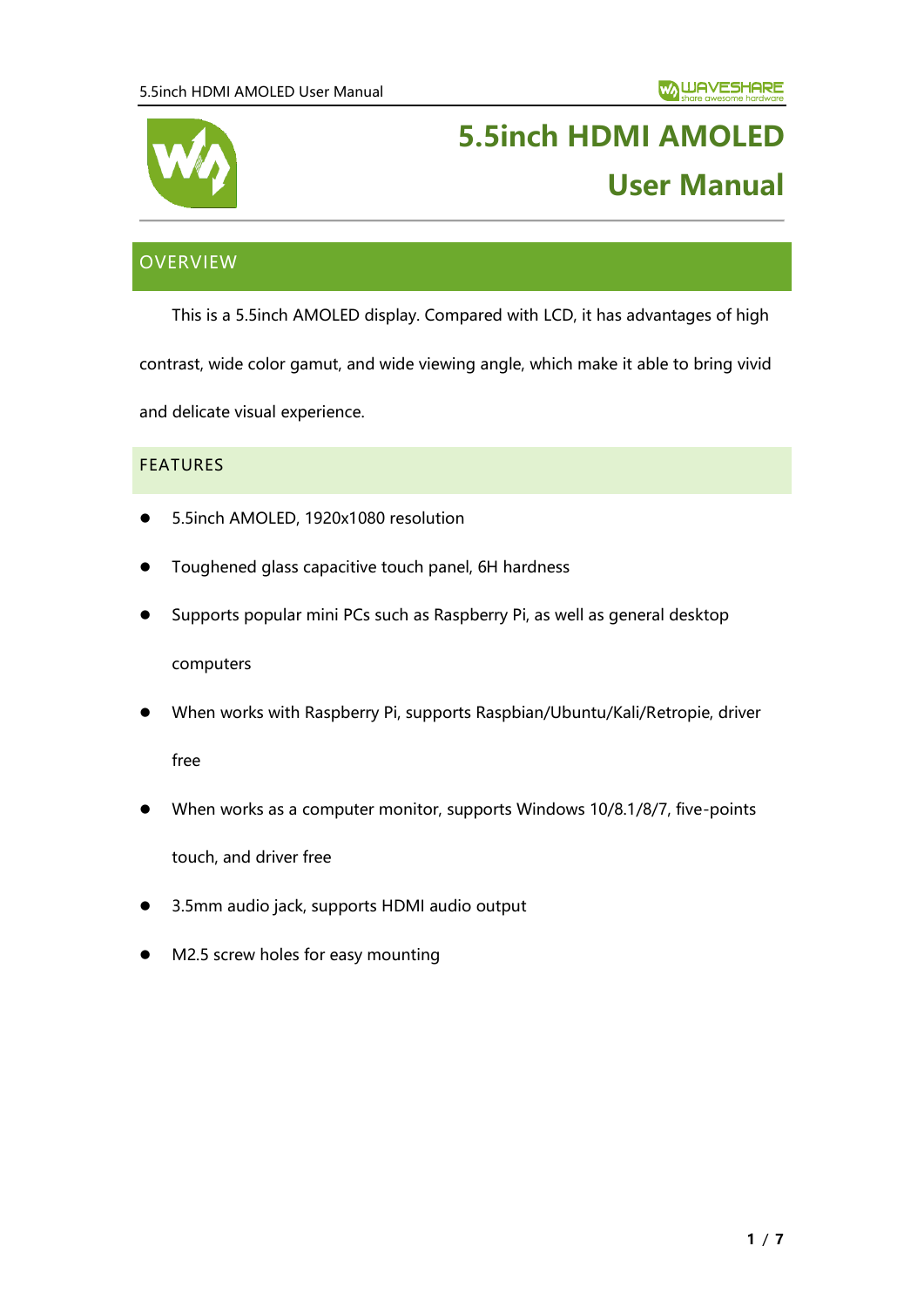## **CONTENT**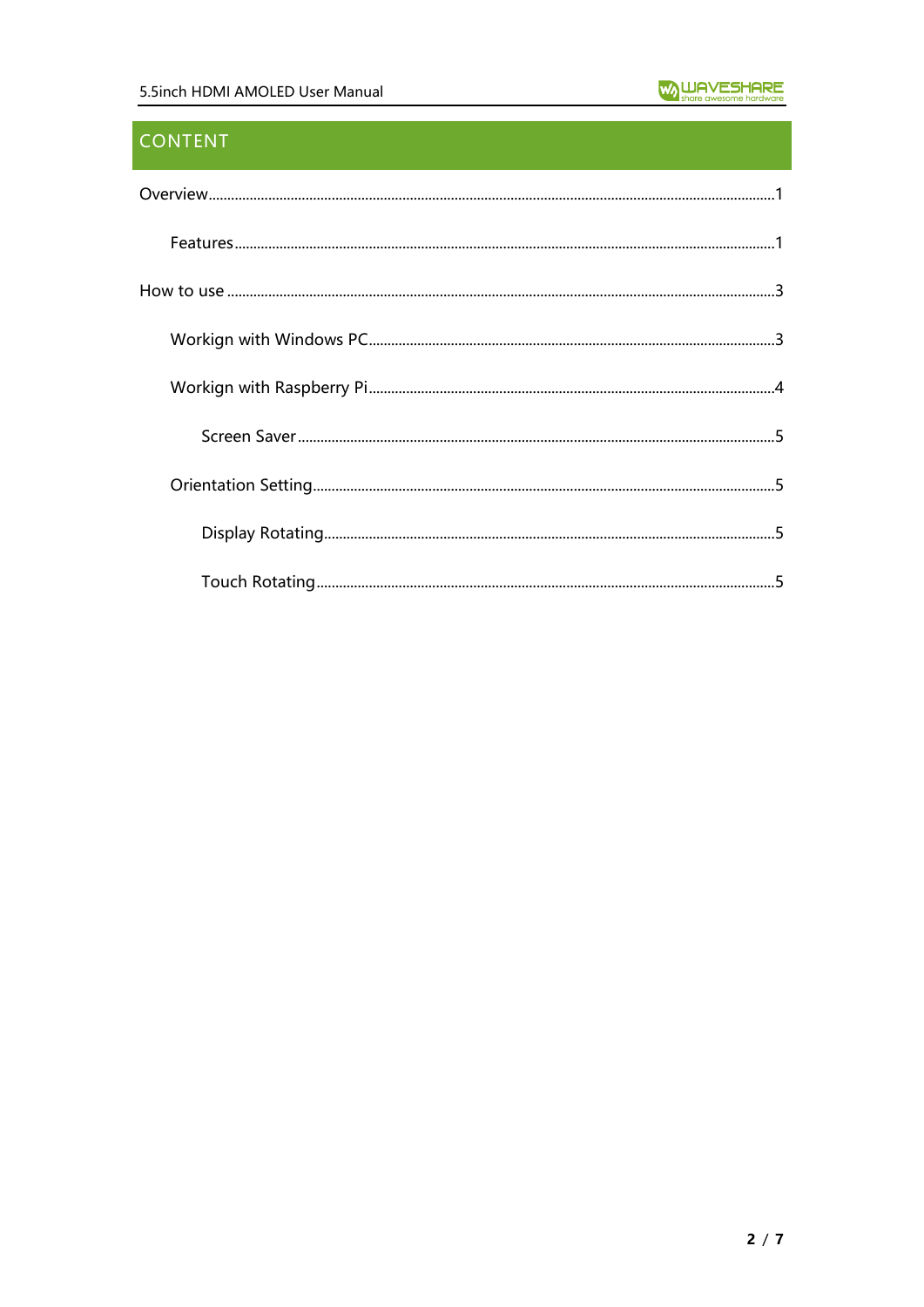# <span id="page-2-0"></span>HOW TO USE

## <span id="page-2-1"></span>WORKIGN WITH WINDOWS PC

When working with PC, 5.5inch HDMI AMOLED can supports Windows 7/ 8/ 8.1 /10

OS

1. Connect Touch interface of LCD to one USB port of PC

2. Connect HDMI Interface of LCD to HDMI port of PC

- You can connect 3.5mm earphone to LCD for audio output

【Note】

-The touch screen controls the main display by default, therefore, we recommend you

to set the 5.5inch HDMI AMOLED as main displays.

-Sometimes, USB ports of PC has not enough power to power 5.5inch HDMI AMOLED,

in this case, you can connect external 5V/2A power adapter to DC interface of LCD

-If the LCD cannot display normally after connecting, please restart your PC and check

again.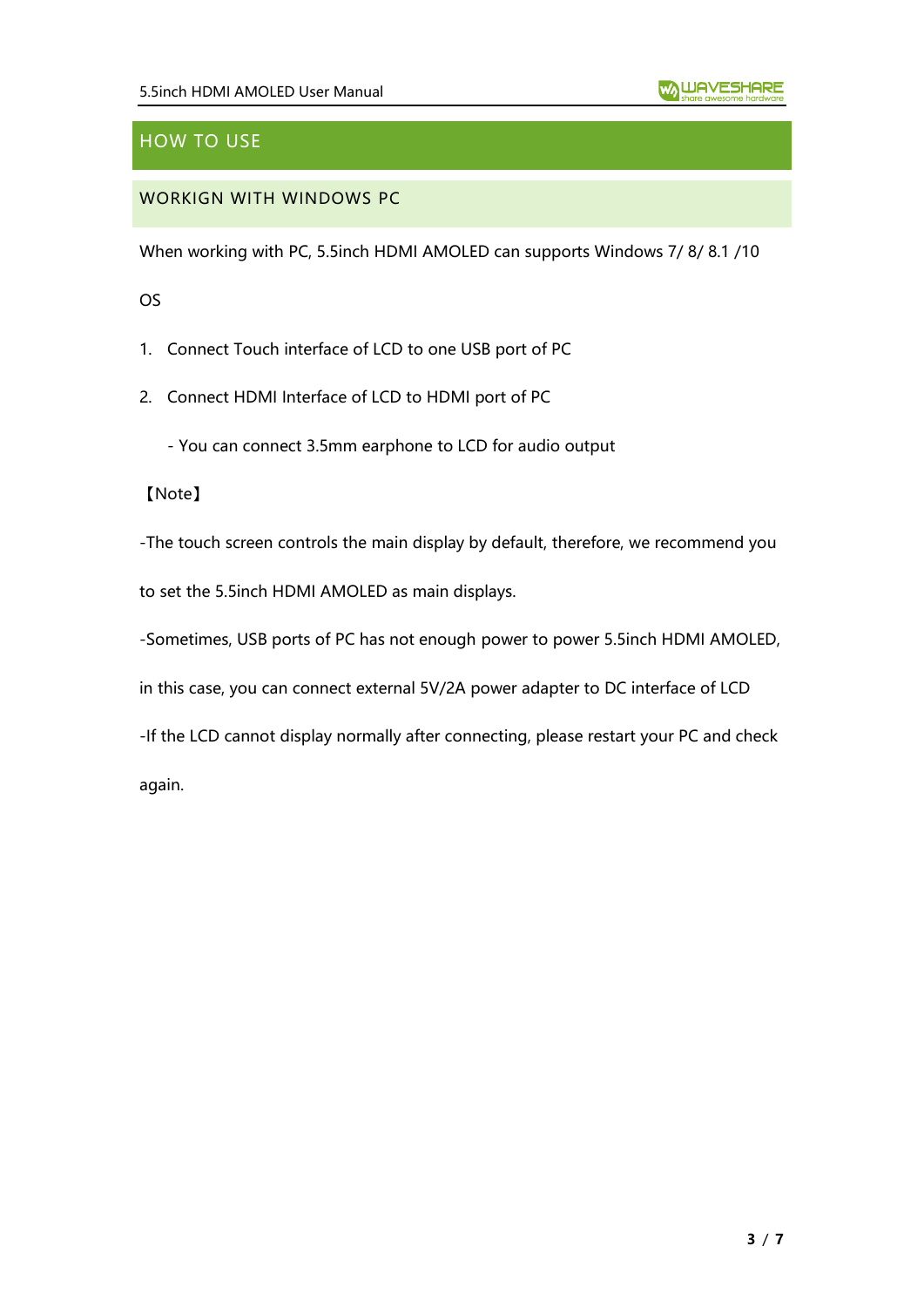### <span id="page-3-0"></span>WORKIGN WITH RASPBERRY PI

When working with Raspberry Pi, 5.5inch HDMI AMOLED can support various

systems like Raspbian, Ubuntu Mate and so on. Herein we take Raspbain as example.

Raspberry Pi cannot recognized and adapted to resolution of LCD plugged,

therefore, we need to set the resolution of Raspbian manually.

- 1. Download Raspbian image from Raspberry Pi website
- 2. Write the image to your TF card. (TF card need to be formatted)
- 3. Open config.txt file which located in root directory of SD card and add the

statements below to end of the file

max framebuffer height=1920

max usb current=1

config hdmi boost=10

hdmi group=2

hdmi force hotplug=1

hdmi mode=87

hdmi timings=1080 1 26 4 50 1920 1 8 2 6 0 0 0 60 0 135580000 3

- 4. Save and eject the SD card. Plug the card to your Raspberry Pi
- 5. Connect Touch interface of LCD to one USB port of Raspberry Pi
- 6. Connect HDMI interface of LCD to HDMI interface of Raspberry Pi
- 7. Power on Raspberry Pi

【Note】The LCD is vertically display by default. You can refer to [Orientation Setting](#page-4-1)

to change the orientation.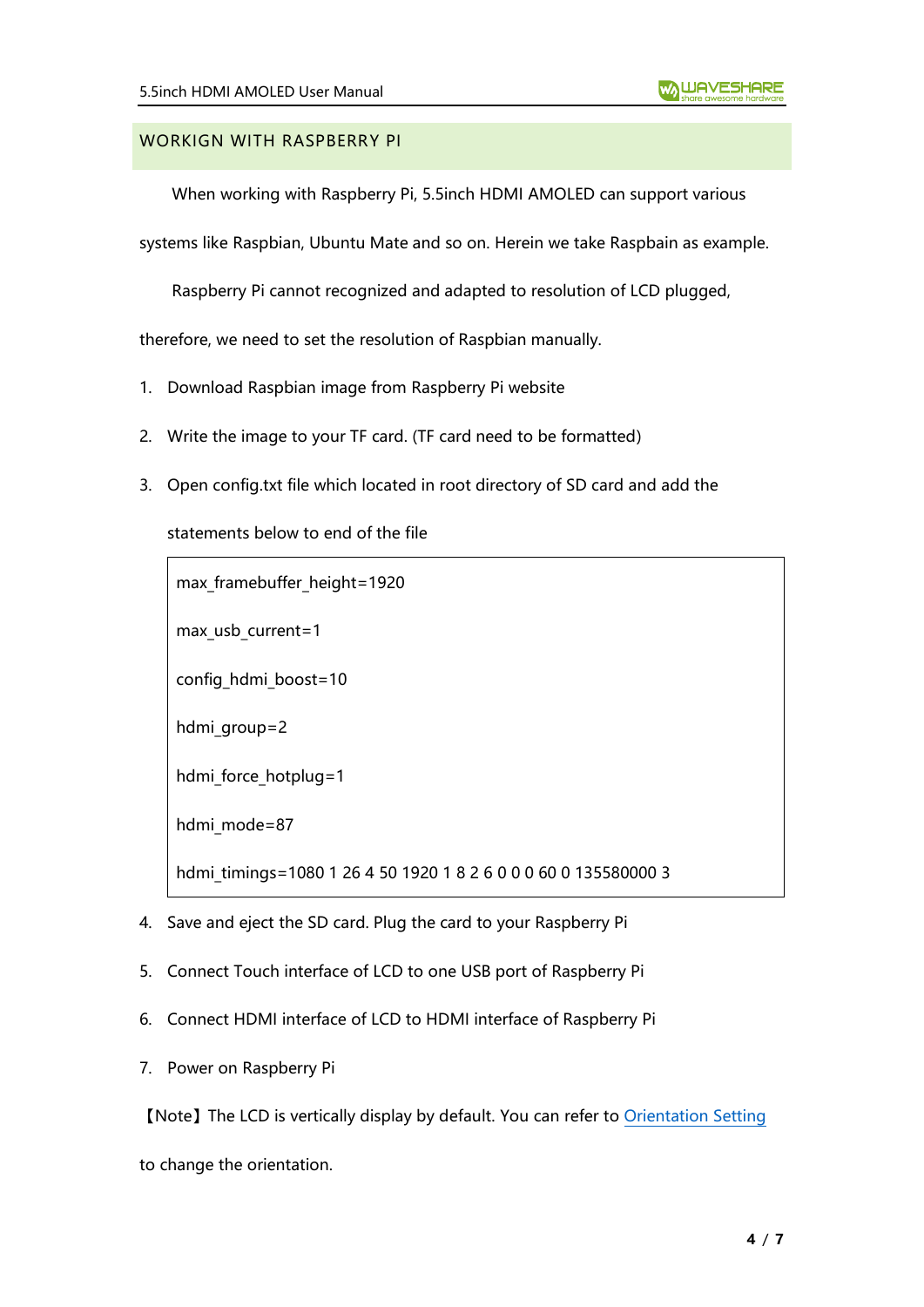#### <span id="page-4-0"></span>SCREEN SAVER

AMOLED screen has advantages of high contrast, wide color range, wide view angle

and so on. However, it is easy to face burn-in problem if displaying same content for

long time. **As we test, the AMOLED cannot be restored if it display same static** 

**image for 168 hours because of burn-in problem.** In this case, we recommend you

to set screen saver and do not let the AMOLED display same static image for long time

(cannot longer than 1h).

You can install screen saver with command below:

sudo apt-get install xscreensaver

<span id="page-4-2"></span><span id="page-4-1"></span>ORIENTATION SETTING

DISPLAY ROTATING

1. To rotating the display, you can append this statement to the config file

```
display rotate=1 #1: 90; 2: 180; 3: 270
```
2. Reboot the Raspberry Pi

sudo reboot

#### <span id="page-4-3"></span>TOUCH ROTATING

1. Install libinput

```
sudo apt-get install xserver-xorg-input-libinput
```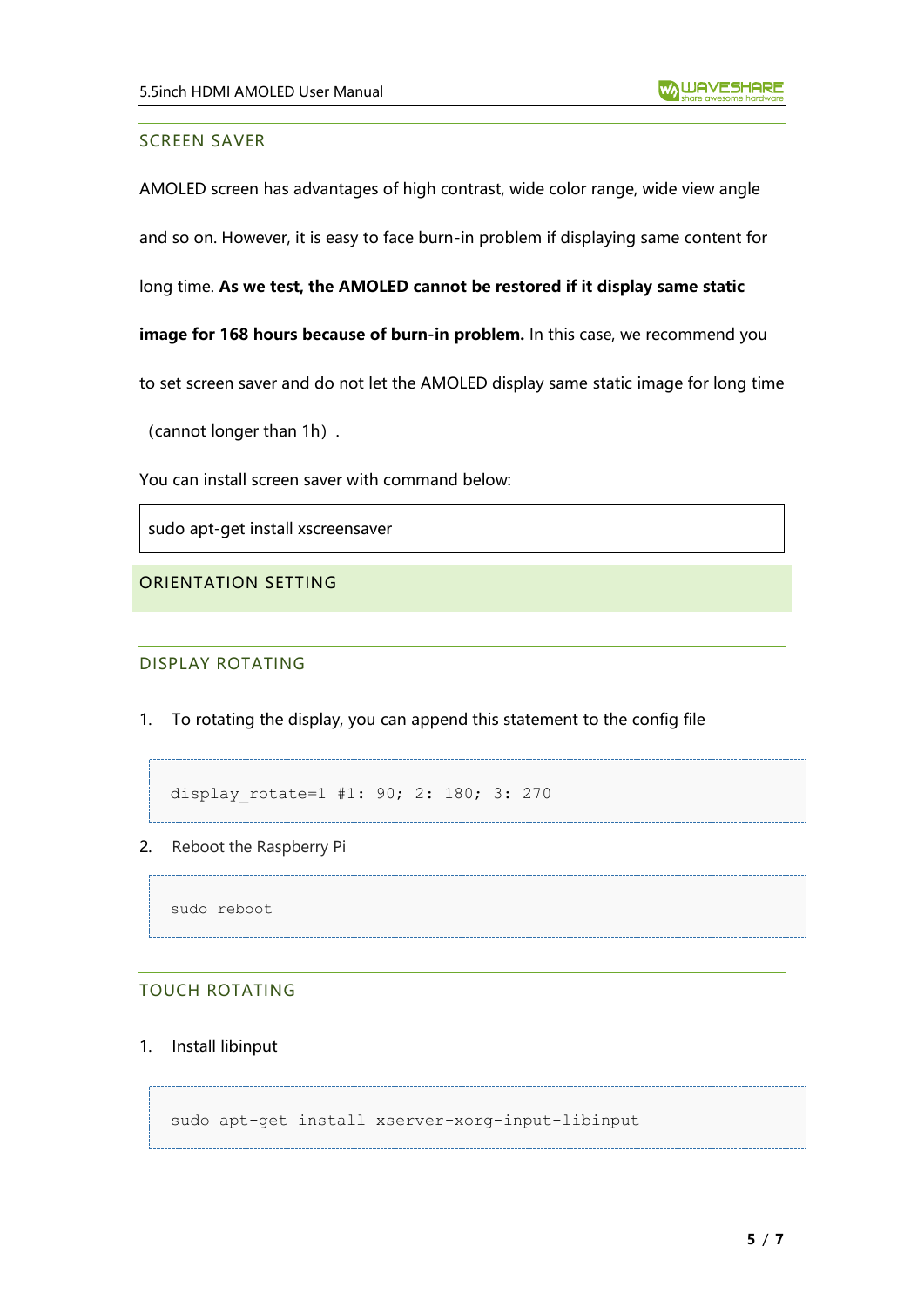For Ubuntu-Mate OS, you need to install **xserver-xorg-input-libinput-hwe-16.04**

instead.

2. create an xorg.conf.d folder

```
sudo mkdir /etc/X11/xorg.conf.d
```
3. copy file 40-libinput-conf to the folder which we created

```
sudo cp /usr/share/X11/xorg.conf.d/40-libinput.conf /etc/X11/xorg.conf.d/
```
4. Append a statement to touchscreen part of the file as below:

| File: /etc/X11//xorg.conf.d/40-libinput.conf<br>GNU nano 2.7.4<br>EndSection<br>Section "InputClass"<br>Identifier "libinput touchscreen catchall" |  |
|----------------------------------------------------------------------------------------------------------------------------------------------------|--|
|                                                                                                                                                    |  |
|                                                                                                                                                    |  |
|                                                                                                                                                    |  |
|                                                                                                                                                    |  |
| MatchIsTouchscreen "on"                                                                                                                            |  |
| Option "CalibrationMatrix" "0 1 0 -1 0 1 0 0 1"                                                                                                    |  |
| MatchDevicePath "/dev/input/event*"                                                                                                                |  |
| Driver "libinput"                                                                                                                                  |  |
| EndSection                                                                                                                                         |  |
|                                                                                                                                                    |  |
| Section "InputClass"                                                                                                                               |  |
| Identifier "libinput tablet catchall"                                                                                                              |  |
| MatchIsTablet "on"                                                                                                                                 |  |
| MatchDevicePath "/dev/input/event*"                                                                                                                |  |
| Driver "libinput"                                                                                                                                  |  |
| EndSection                                                                                                                                         |  |
|                                                                                                                                                    |  |

5. save and reboot your Pi